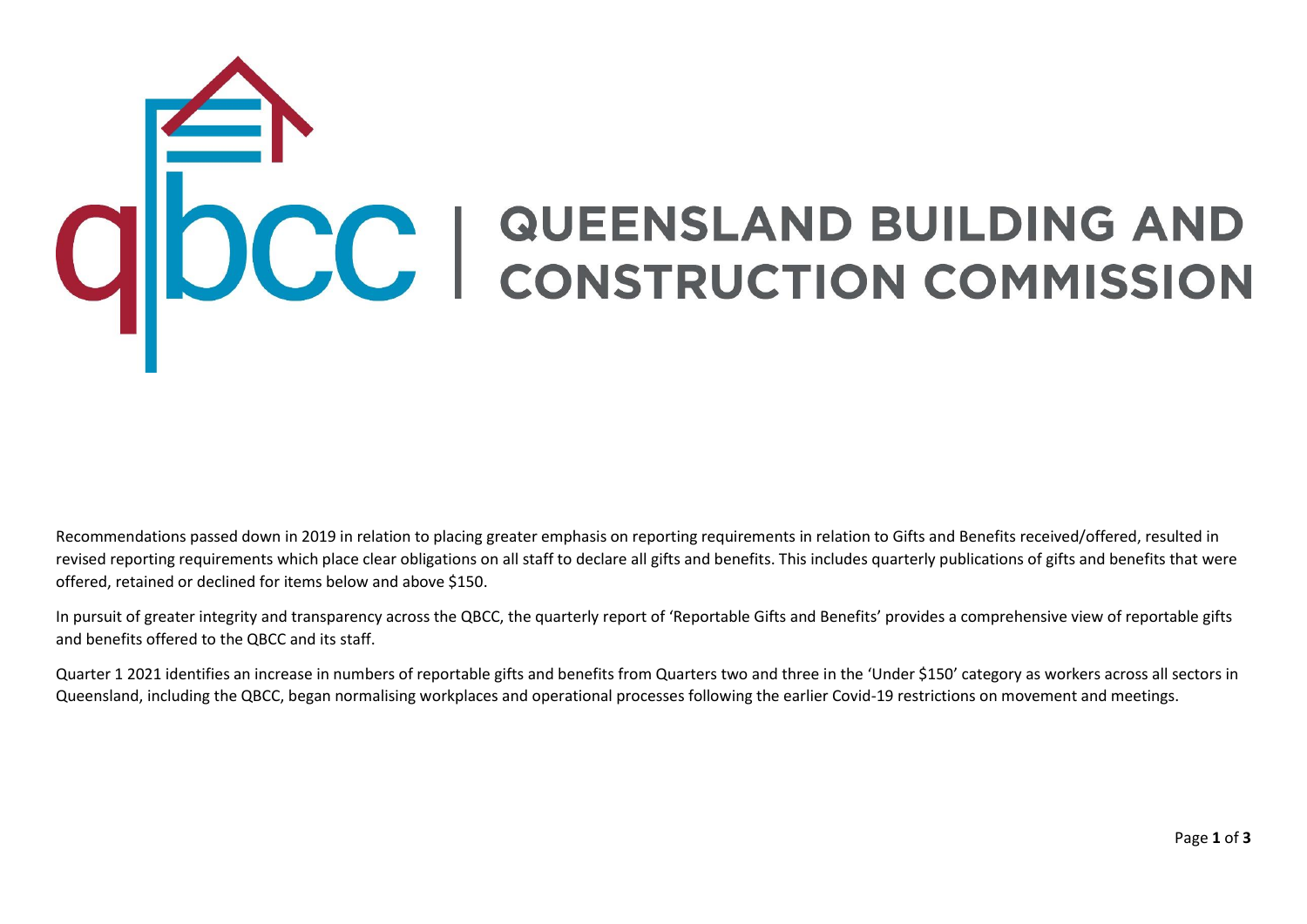## **Reportable Gifts and Benefits Register – Under \$150**

Quarter 1: 1 January 2021 – 31 March 2021

| Date given<br>or received | <b>Description of donation,</b><br>gift or benefit                        | <b>Retail</b><br><b>Value</b> | <b>Name of</b><br>gifter/donor                                   | <b>Name of</b><br>recipient | <b>Gift received was:</b><br>a) Retained by employee<br>b) Retained by agency<br>c) Declined by employee<br>d) Declined by agency | <b>Reason for accepting,</b><br>giving or declining<br>gift                                              | <b>Name of</b><br>accountable<br>officer |
|---------------------------|---------------------------------------------------------------------------|-------------------------------|------------------------------------------------------------------|-----------------------------|-----------------------------------------------------------------------------------------------------------------------------------|----------------------------------------------------------------------------------------------------------|------------------------------------------|
| 9/02/2021                 | Flower arrangement                                                        | \$100                         | Homeowner (Ms<br>Jing Wang)                                      | Carol Harrison              | Retained by employee                                                                                                              | Courtesy                                                                                                 | David Garland                            |
| 9/02/2021                 | Attendance at Womens<br>Plumbing Alliance Launch<br>event                 | \$50                          | <b>Master Plumbers</b><br>Association of<br>Queensland<br>(MPAQ) | <b>Stacey Ozolins</b>       | Declined by employee                                                                                                              | Recent engagements<br>attended to maintain<br>relationship and<br>upcoming<br>opportunities<br>available | David Garland                            |
| 22/02/2021                | Coffee                                                                    | \$4                           | <b>Mark Phillips</b><br>(Dean and Ling<br>Recuitment)            | Julie Campbell              | Retained by employee                                                                                                              | Courtesy                                                                                                 | David Garland                            |
| 3/03/2021                 | <b>Ticket to Industry Outlook</b><br><b>Breakfast</b>                     | \$100                         | Mike Roberts<br>(HIA)                                            | Kate Raymond                | Retained by employee                                                                                                              | Industry engagement<br>as demanded by<br>current role                                                    | David Garland                            |
| 5/03/2021                 | Attendance at UN<br>Women Australia<br>International Women's<br>Day lunch | \$119                         | <b>Norton Rose</b><br>Fulbright                                  | <b>Emily Plucknett</b>      | Retained by employee                                                                                                              | Professional<br>development and<br>industry engagement                                                   | <b>David Garland</b>                     |
| 12/02/2021                | Lunch                                                                     | \$19                          | <b>Russell Ensby</b><br>(Gadens<br>Lawyers)                      | Leean Tyler                 | Retained by employee                                                                                                              | Courtesy                                                                                                 | David Garland                            |
| 9/03/2021                 | Coffee                                                                    | \$4.50                        | <b>Mike Roberts</b><br>(HIA)                                     | <b>Brett Bassett</b>        | Retained by employee                                                                                                              | Courtesy                                                                                                 | Dick Williams /<br>Dave Garland          |
| 12/03/2021                | Refreshments                                                              | \$9.90                        | Homeowner<br>(Elamir Rummy<br>Elayoub)                           | Chris<br>O'Shannessy        | Retained by employee                                                                                                              | Courtesy                                                                                                 | David Garland                            |